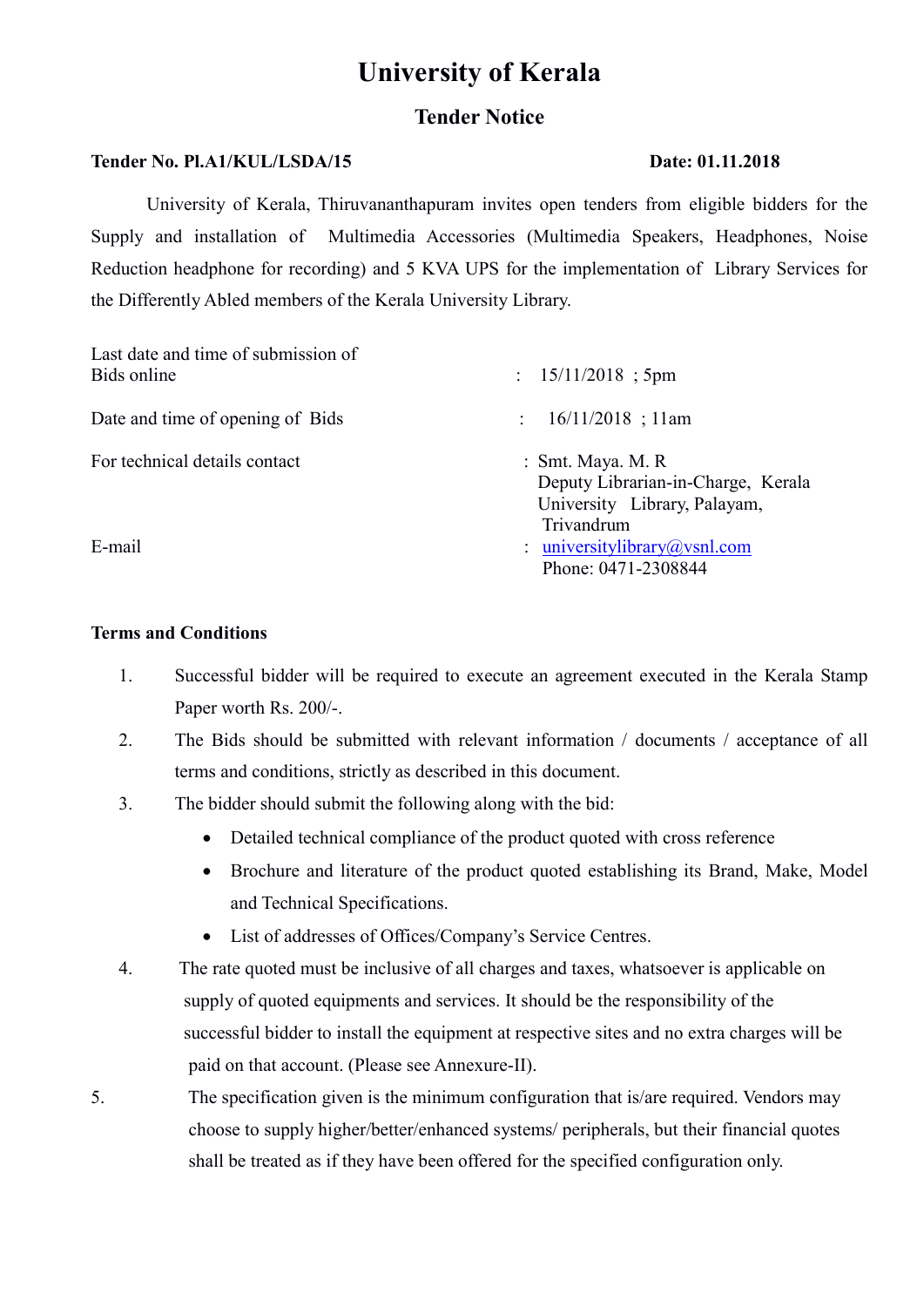- 6. The bid shall be typed and signed on all pages by the bidder or a person duly authorized to bind the bidder to the contract.
- 7. The bidder is expected to examine all instructions, forms, terms, condition, and technical specifications in the tender Documents. Failure to furnish all information required by the tender Documents or submission of a bid not substantially responsive may result in the rejection of its bid.
- 8. The prices should be quoted in INR.
- 9. Tender once received will not be returned.
- 10. Offer shall be valid for six months.
- 11. Scope of work includes
	- a) Supply and installation of Multimedia Accessories (Multimedia Speakers, Headphones, Noise Reduction headphone for recording).
	- b) Supply and installation of 5 KVA UPS.
	- c) All the above works are in accordance with technical specifications as per Annexure -1.

#### Eligibility for Bidders:

- 1. Bidder should be a company registered in India under the Company Act or should be Public sector organization. Relevant copies of registration certificates should be attached.
- 2. The bidder must be an Original Equipment Manufacturer (OEM) of hardware components or an Authorized Distributor of OEM of hardware components.
- 3. The bidder should be experienced in the supply of hardware in India. A satisfactory installation certificate from the claimed institution shall be attached with the Prequalification bid.
- 4. The bidder should be a manufacturer or authorized dealer / authorized agent of the stores specified in the tender specifications.

#### Warranty & AMC

i. After the successful installation of the hardware it should be supported onsite on a demanding basis for two years without any additional charges and after that for an agreed rate.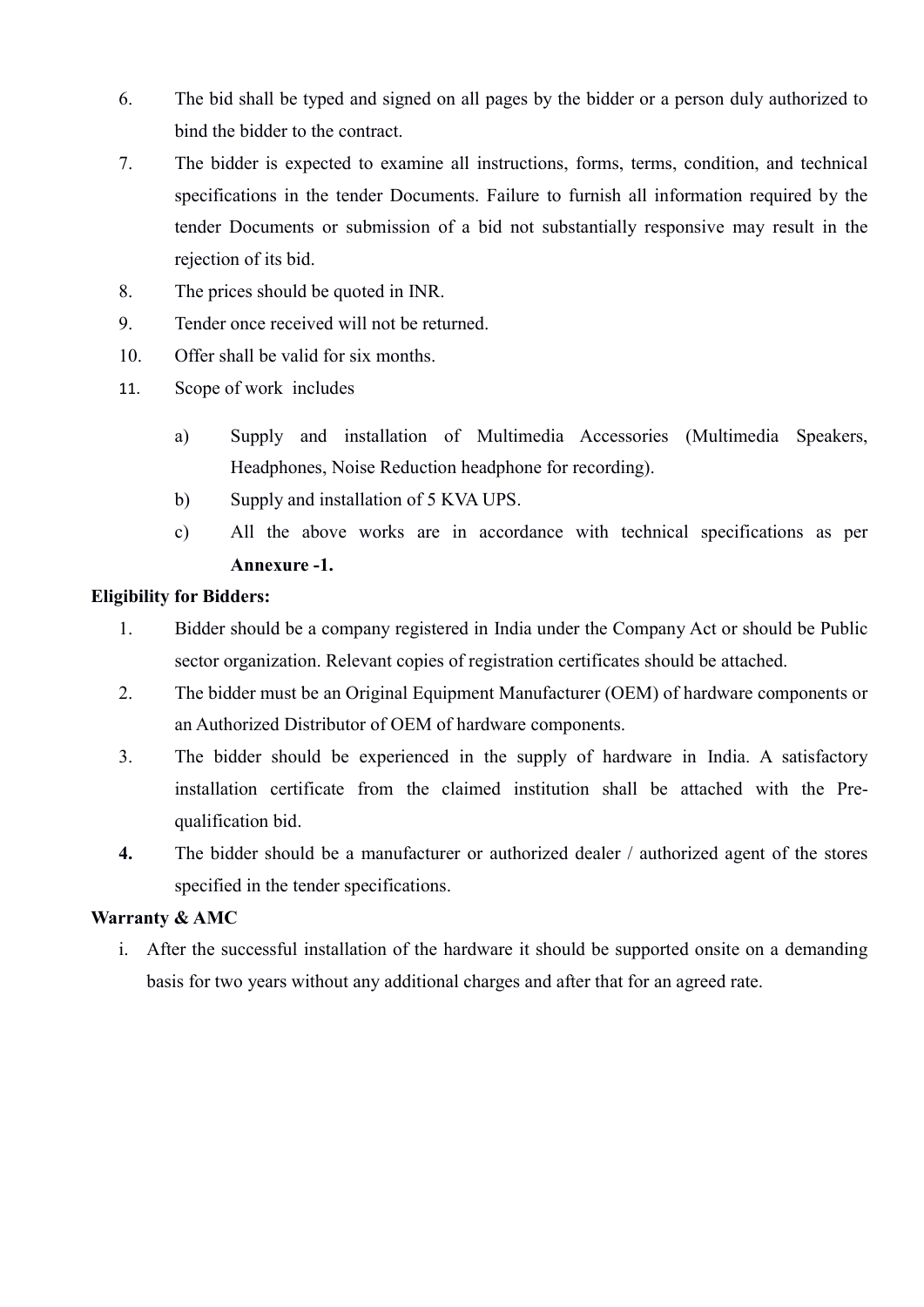## ANNEXURE-1 TECHNICAL SPECIFICATIONS

| Sl.No          | <b>Description</b>                                                                                                                                                                              | <b>Compliance (Yes/No)</b> | <b>Remarks</b> |
|----------------|-------------------------------------------------------------------------------------------------------------------------------------------------------------------------------------------------|----------------------------|----------------|
| $\mathbf{1}$   | <b>5 KVA UPS</b>                                                                                                                                                                                |                            |                |
|                | <b>5KVA ONLINE UPS</b>                                                                                                                                                                          |                            |                |
|                | Single phase AC input (170-250V)                                                                                                                                                                |                            |                |
|                | Single phase AC output (230V)                                                                                                                                                                   |                            |                |
|                | True Sine Wave output,<br>Generator compatible,<br>Manual switch for bypass/off/inverter<br>Status indicators for load levels,<br>Audible alarm for battery mode, low battery,<br>overload etc, |                            |                |
|                | SMF battery - Backup time of 120 minutes                                                                                                                                                        |                            |                |
|                | Metallic stand for installing battery                                                                                                                                                           |                            |                |
|                | 3 year warranty for UPS and battery                                                                                                                                                             |                            |                |
|                | <b>Preferred brands</b><br>UPS - Hyckon, Igatech                                                                                                                                                |                            |                |
|                | <b>Battery - Exide, Rocket</b>                                                                                                                                                                  |                            |                |
| $\overline{2}$ | <b>Multimedia Speakers</b><br>USB Stereo Speaker, One Year Warranty,<br>Sony/Creative/JBL/Altec Lansing                                                                                         |                            |                |
| 3              | <b>Headphone</b><br><b>EXTRA BASS Headphone</b><br>3.5mm single pin, One Year Warranty<br>(OEM)                                                                                                 |                            |                |
| 4              | <b>Noise Reduction headphone for recording</b><br>Noise Cancelling Headphones<br>One Year Warranty<br>Sony/Creative/JBL/Altec Lansing                                                           |                            |                |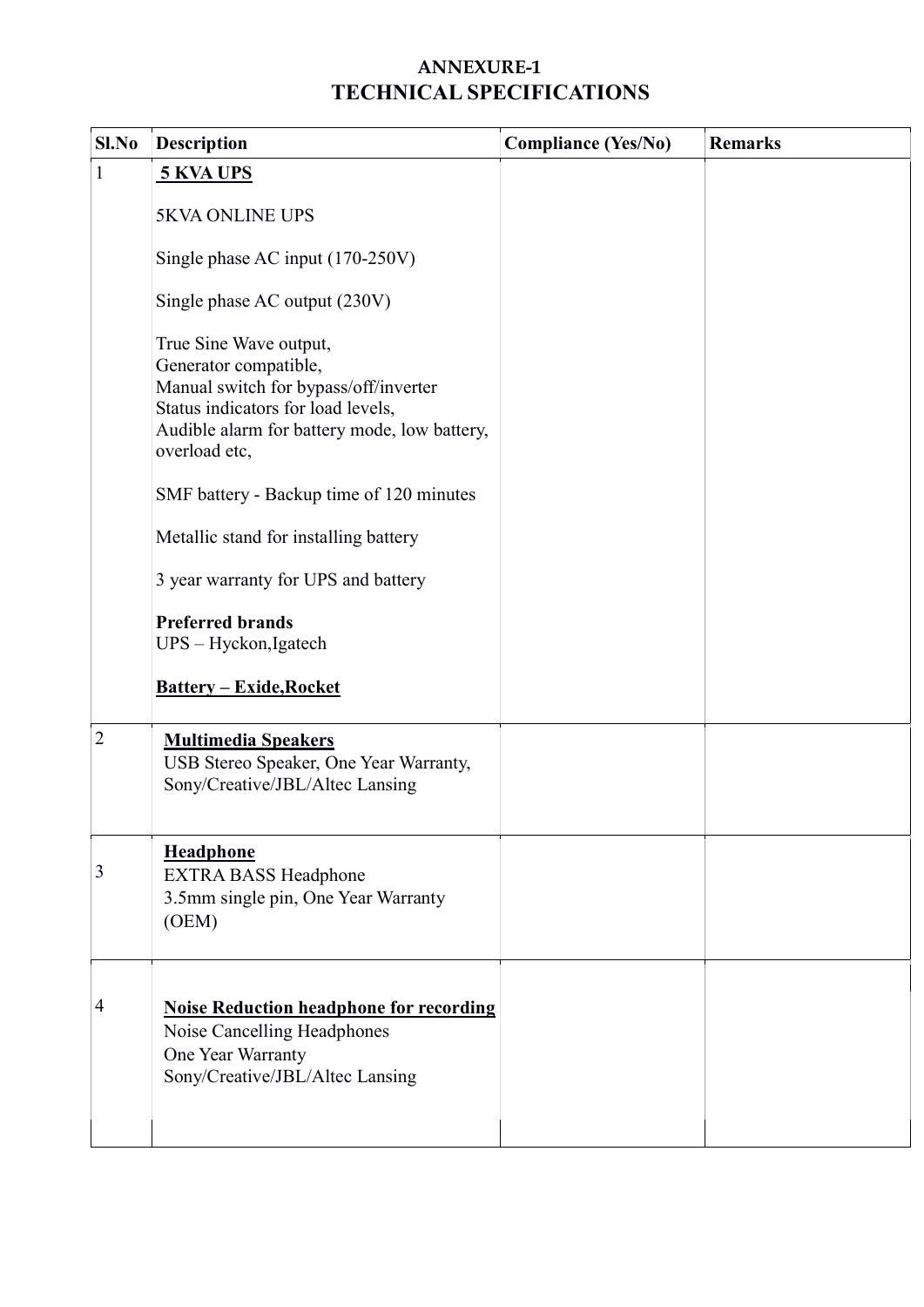| SI.<br>No.<br>(1) | <b>Product description</b><br>(2)                 | VUUTING PRICE<br>Qt<br>(3) | Unit<br>Cost<br>(without<br>Tax)<br>(4) | <b>Total Cost</b><br>$(5)=(3)*(4)$ | <b>GST</b><br>(6) | Cost<br>inclusive of<br><b>Taxes</b><br>$(7)=(5)+(6)$ |
|-------------------|---------------------------------------------------|----------------------------|-----------------------------------------|------------------------------------|-------------------|-------------------------------------------------------|
|                   | 5 KVA UPS                                         |                            |                                         |                                    |                   |                                                       |
| $\overline{2}$    | Speaker                                           | 5                          |                                         |                                    |                   |                                                       |
| $\overline{3}$    | Headphone                                         | 5                          |                                         |                                    |                   |                                                       |
| $\overline{4}$    | Noise Reduction Headphone                         | $\overline{2}$             |                                         |                                    |                   |                                                       |
| 5                 | AMC for two years after<br>completion of warranty | 1                          |                                         |                                    |                   |                                                       |

#### ANNEXURE-II QUOTING PRICE

Signature of the Tenderer with seal